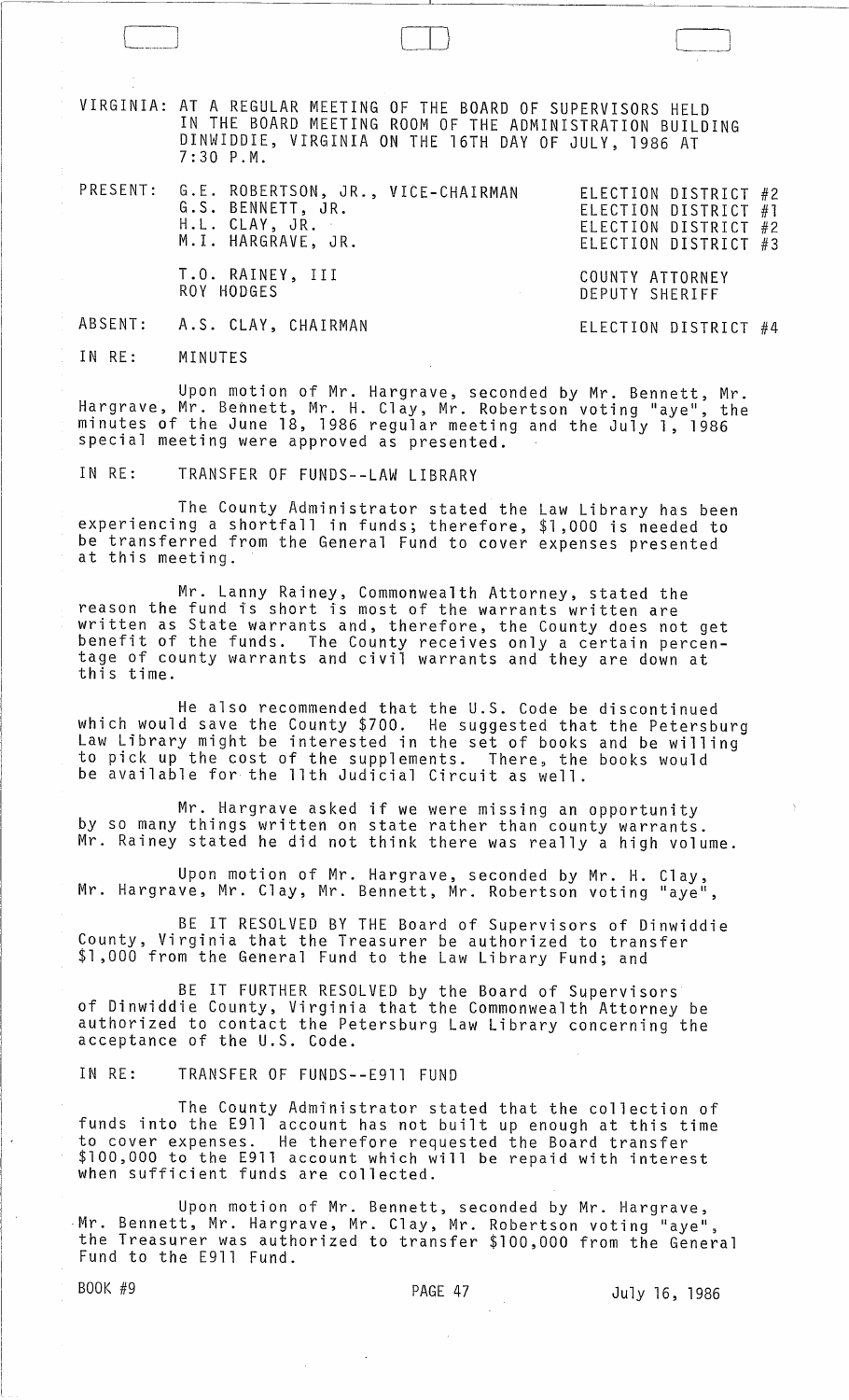IN RE: CLAIMS

Upon motion of Mr. H. Clay, seconded by Mr. Bennett, Mr. Clay, Mr. Bennett, Mr. Hargrave, Mr. Robertson voting "aye",

BE IT RESOLVED by the Board of Supervisors of Dinwiddie County, Virginia that the following claims be approved and funds appropriated for same:

General Fund checks-numbering 86-1313 through 86-1524 amounting to \$274,166.78; E9ll Fund Check #E9-86-1 in the amount of \$362.00; History Book Fund Check #HB-86-3 in the amount of \$7.04; County Construction Fund Check #CCF-86-3 in the amount of \$1,087.20; Water & Sewer Fund Check #W&S-86-9 in the amount of \$27,922.09; Law Library Fund checks-numbering LF-86-8 through<br>LF-86-11 amounting to \$603.84.

IN RE: DENNIS MARTIN--APPOINTMENT AS ZONING ADMINISTRATOR, SUBDIVISION AGENT AND SOIL EROSION & SEDIMENT CONTROL ADMINISTRATOR

Upon motion of Mr. H. Clay, seconded by Mr. Bennett, Mr. Clay, Mr. Bennett, Mr. Hargrave, Mr. Robertson voting "aye",<br>Mr. Dennis Martin was appointed Zoning Administrator, Subdivision Mr. Dennis Martin was appointed Zoning Administrator, Subdivision<br>Agent and Soil Erosion and Sediment Control Administrator.

## IN RE: TREASURER

Mr. W.E. Jones presented his report for the month of June, 1986. He also presented 1984 and 1985 delinquent tax listing reports as of June 30, 1986 along with collection rates for 1984 and 1985. Mr. Jones asked the Board if it was their desire to publish the tax listing in the newspaper. He stated the list was published last year at a cost of \$2500 and collections were approximately \$14000 as a result. Mr. Hargrave stated that the collection rates are better this year and suggested the Treasurer skip this year and not publish the list. The other Board members agreed.

IN RE: BUILDING INSPECTOR

The Building Inspector was not present. His report for the month of June, 1986 was read.

IN RE: ANIMAL WARDEN

لم مدينة المد

 $\frac{1}{2}$  .  $\frac{1}{2}$ 

Mr. L.A. Brooks, Jr. presented his report for the month of June, 1986.

IN RE: SOCIAL SERVICES--1986-87 BUDGET

Mrs. King B. Talley, Director, advised the Board that her department finished the fiscal year with a surplus. She then requested approval of her 1986-87 budget. Mrs. Talley said the State reduced her budget by \$100,000. The local share was reduced \$46,000. She felt the State did not allow enough money for her to operate on. She asked that the local appropriation remain as originally requested which she would use to match state funds.

Upon motion of Mr. H. Clay, seconded by Mr. Hargrave,<br>Mr. Clay, Mr. Hargrave, Mr. Bennett, Mr. Robertson voting "aye",

BE IT RESOLVED by the Board of Supervisors of Dinwiddie County, Virginia that the Social Services 1986-87 budget be approved as presented.

## IN RE: GRAY CHAPPELL--DISCUSSION OF MOBILE HOME PERMIT

Mr. Gray Chappell advised the Board that he obtained zoning permits in October of 1985 to place two (2) trailers on

أنابت المنبي

 $\sigma_{\rm max} = 100$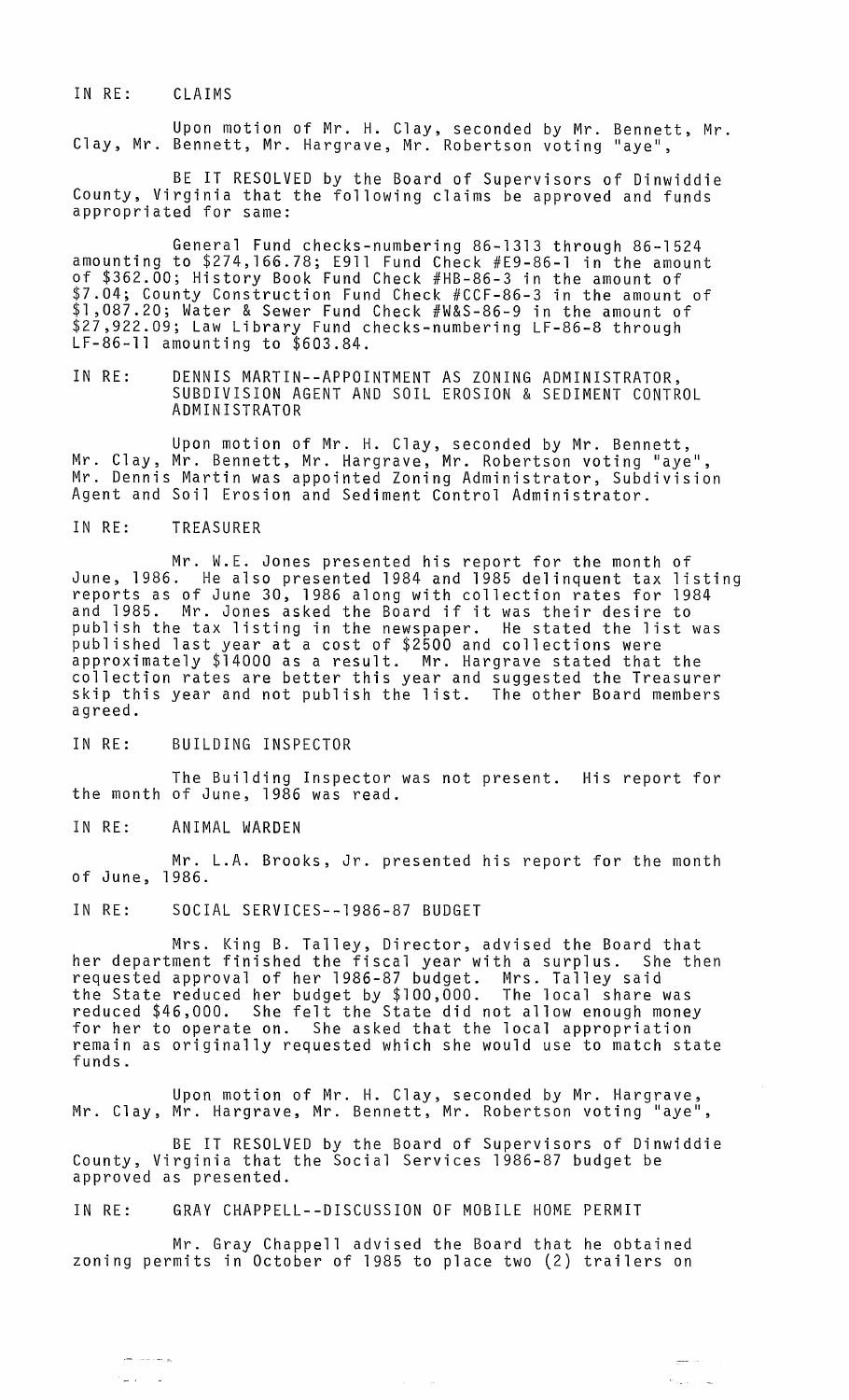his property. He placed one there at Christmas and paid \$3,030 to install a well and septic tank. The occupants lost their jobs and moved away and sold the trailer. In March, the second trailer was placed on the property.' In April, he sold a trailer to an individual who was approximately 1.2 miles from his farm. The individual decided he wanted to move the trailer to the vacant spot owned· by Mr. Chappell but it was' after the moratorium on mobile home permits was adopted by the Board. When he called to get the regulations on anchoring the trailer, he was told he could not place the trailer on his property if it was owned and occupied by someone other than him or his immediate family.

 $\Box$ 

After a brief discussion, Mr. Chappell the trailer ordinance is being considered by the mission and they will be making a recommendation of Supervisors at their August 13, 1986 meeting. then hold a public hearing, at which time public received. After a brief discussion, Mr. Chappell was advised that Planning Comto the Board The Board will input will be

No action was taken.  $\sim 10^7$  $\mathbf{r}$  and  $\mathbf{r}$ IN RE: SPECIAL ENTERTAINMENT PERMIT--ROBERT M. BROWDER

The Board received an application for a special entertainment permit from Mr. Robert M. Browder to hold a music festival on July 19, 1986 from 9:00 P.M. to 3:00 A.M. at Wyatt's Community Park on Rt. 709. Mr. Browder was not present. A permit was granted to Mr. Browder last year for the same location, ending at 1:30 A.M. The Sheriff's Department reported they had not had any trouble with this event in the past.

Mr. Robertson stated he felt 3:00 A.M. was too late. He would approve 1:00 A.M. Mr. Hargrave agreed.

Upon motion of Mr. H. Clay, seconded by Mr. Hargrave, Mr. Clay, Mr. Hargrave, Mr. Bennett, Mr. Robertson voting "aye", Mr. Robert M. Browder was granted a Special Entertainment Permit to hold a music festival on JulY'19, 1986 at Wyatt!s Community Park from 9:00 P.M. to 1:00 A.M. with the conditions stated therein.

IN RE: ' SPECIAL ENTERTAINMENT PERMIT--RICHARD L. BEASLEY

The Board received an application for a Special Entertainment Permit to hold music festivals on August 9, and August 30, 1986 from 8:00 'P.M. to'2:00 A.M.·'at the Orioles Ball Park on Rt. 605. Mr. James E. Walker, co-applicant, was present. The Sheriff's Department reported they had been called to this location in the past because of noise.

The Chairman asked Mr. Walker if he felt the noise could be controlled and the event closed at 1:00 A.M: .Mr. Walker stated yes.

Upon motion of Mr. Hargrave, seconded by Mr. Bennett, Mr. Hargrave, Mr. Bennett, Mr. Clay, Mr. Robertson voting "aye", Mr. Richard L. Beasley was granted a special entertainment permit to hold music festivals on August 9:and August 30, ·1986 from-8:00 P.M. to 1:00 A.M. at the Orioles Ball Park on Rt. 605 with the conditions stated therein.

IN RE: SHOOTING RANGE PERMIT--DINWIDDIE VFD

The·Board received'an application from the Dinwiddie VFD to operate a target range at W.W. Howard's Sawmill on State Route 605. The range will be used to hold turkey shoots to raise money for the fire department. Permits have been approved by the Board at this location in the past.

Upon motion of Mr. Hargrave, seconded by Mr. H. Clay, Mr. Hargrave, Mr. Clay, Mr. Bennett, Mr. Robertson voting "aye",

BOOK #9 **PAGE 48** PAGE 48 July 16, 1986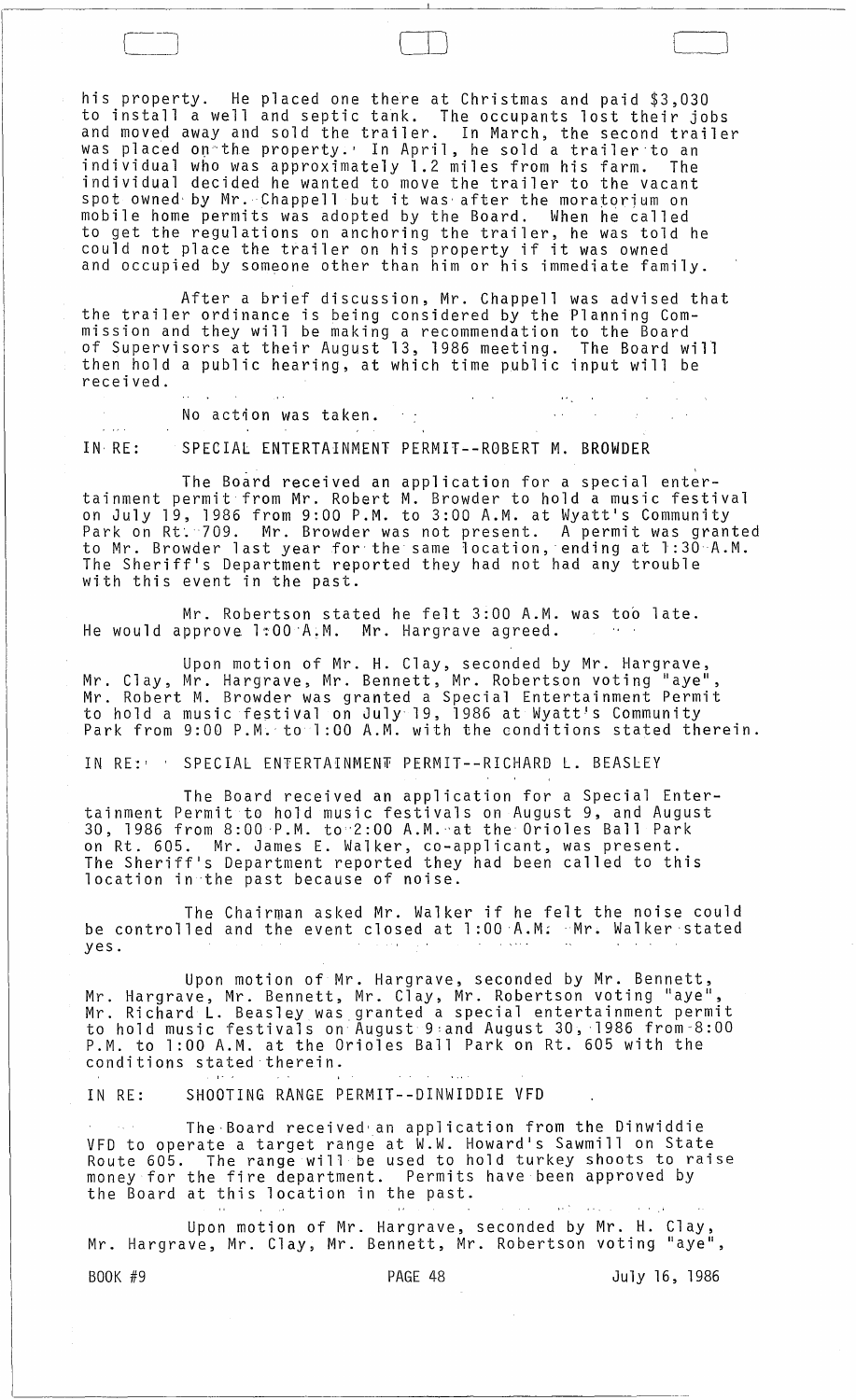the Dinwiddie VFD was granted a shooting range permit to hold turkey<br>shoots at W.W. Howard's Sawmill on Rt. 605, which will expire July<br>15, 1987.

IN RE: REAPPOINTMENT--SOCIAL SERVICES BOARD--RICHARD AVERY

Upon motion of Mr. Bennett, seconded by Mr. Hargrave, Mr. Bennett, Mr. Hargrave, Mr. Clay, Mr. Robertson voting "aye", Mr. Richard Avery was reappointed to the Social Services Board, term expiring June 30, 1990.

IN RE: POSTPONEMENT OF APPOINTMENTS

The appointments to the Appomattox Regional Library Board, the John Tyler Board of Directors and the Roadviewers were postponed. There is also a vacancy on the Appomattox Basin Industrial Development Corporation Board. Mr. Hargrave stated the Board was considering a change in the number as well as the makeup of the membership.

IN RE: EXECUTIVE SESSION

Upon motion of Mr. Hargrave, seconded by Mr. Bennett, Mr. Hargrave, Mr. Bennett, Mr. Clay, Mr. Robertson voting "aye", pursuant to Sec. 2.1-344 (1) and (6) of the Virginia Freedom of Information Act, the Board moved into Executive Session at 8:28 P.M. to discuss legal and personnel matters. The meeting reconvened into Open Session at 10:39 P.M.

IN RE: MORATORIUM ON REZONINGS & CONDITIONAL USE PERMITS-- MOTION TO RESCIND EMERGENCY ORDINANCE

Upon motion of Mr. Hargrave, seconded by Mr. H. Clay, Mr. Hargrave, Mr. Clay, Mr. Bennett, Mr. Robertson voting "aye",

BE IT RESOLVED by the Board of Supervisors of Dinwiddie County, Virginia that the emergency ordinance adopted by the Board on May 21, 1986 placing a moratorium on rezonings and conditional use· permits is hereby rescinded.

IN RE: EMERGENCY ORDINANCE TO AMEND AND SUSPEND SECTION 22-71 (26) ,TO REFLECT A BAN ON ALL MOBILE HOME PARKS

Upon motion of Mr. Hargrave, seconded by Mr. H. Clay, Mr. Hargrave, Mr. Clay, Mr. Bennett, Mr. Robertson voting "aye",

BE IT ORDAINED by the Board of Supervisors of Dinwiddie County, Virginia, that the Dinwiddie County Code, as adopted, March 19, 1986, and as heretofore amended, be further temporarily<br>amended by placing a ban on all construction, installation, and/or use of mobile home parks in the County of Dinwiddie for a period<br>of 60 days. It is further ordained that all applications and permits for rezoning and conditional use permits as to mobile home parks shall be held in abeyance for a period of 60 days to provide adequate time for review by the Board of Supervisors. Reference is adequate time for review by the board of supervisors. Kererence is<br>hereby made to Chapter 8 and it's subparts, of the Dinwiddie County<br>Code for a more specific description of the changed section.

IN RE: TRAILER/MOBILE HOMES--MOTION TO RESCIND EMERGENCY ORDINANCE & ADOPTION OF EMERGENCY ORDINANCE TO REFLECT ISSUANCE OF PERMITS AND SPECIAL CONDITIONS

Upon motion of Mr. Hargrave, seconded by Mr. H. Clay, Mr. Hargrave, Mr. Clay, Mr. Bennett, Mr. Robertson, Mr. Clay voting "aye",

BE IT ORDAINED by the Board of Supervisors of Dinwiddie County, Virginia that the Dinwiddie County Code, as adopted, March 19, 1986, and as heretofore amended, be temporarily amended to rescind Section 22-71 Permitted Uses, (49), Section 22-78, Special conditions for trailer/mobile homes and Section 22-79, Issuance of Permits and be further amended to adopt for a period of 60 days the following:

**College La** 

Section 22-71 Permitted Uses

ي السياسي المنصر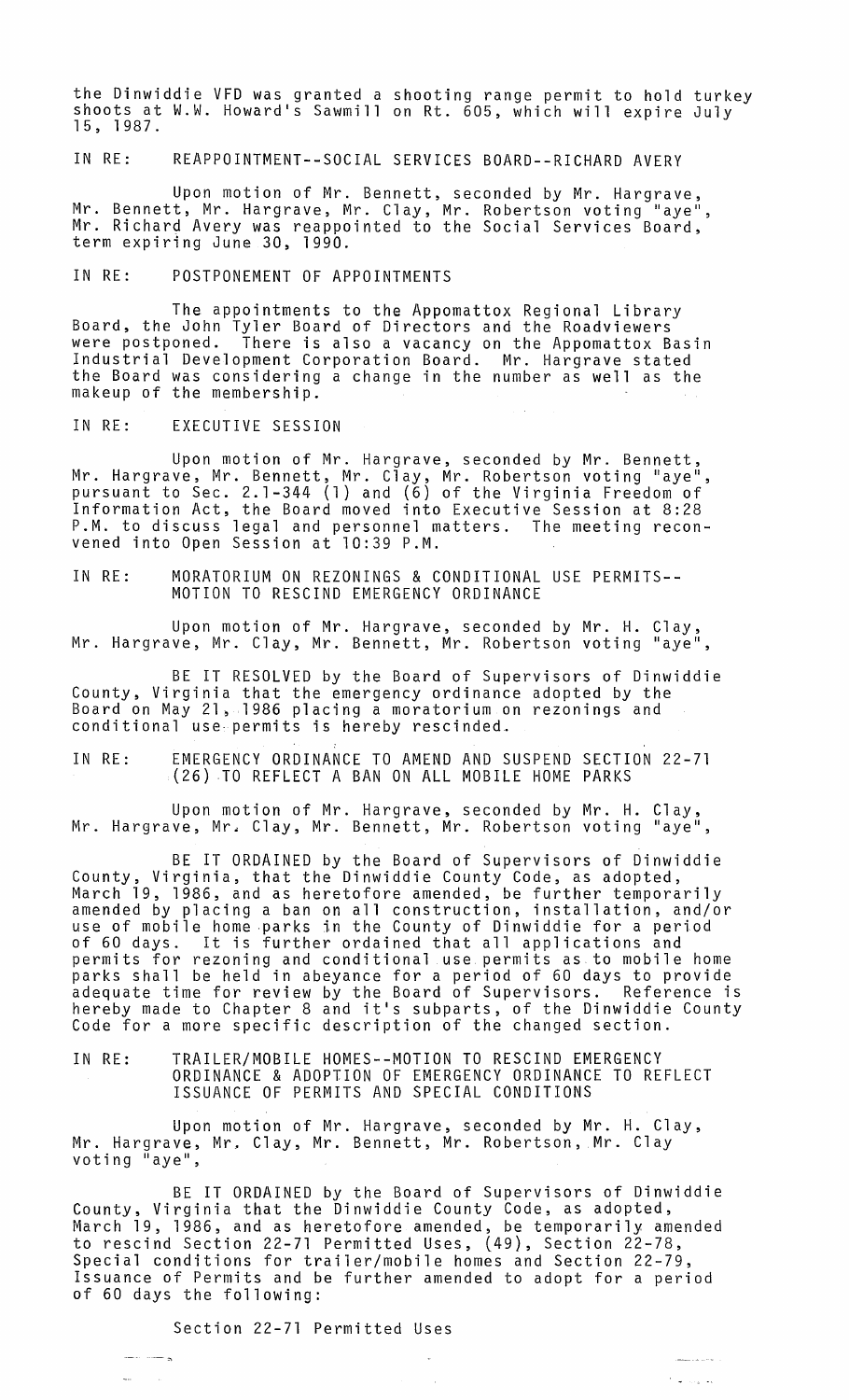(49) Mobile Home, "with conditional use permit".

 $\Box$ 

Section 22-78 Special conditions for Trailer/Mobile Homes

(1) Land owner, trailer owner, and/or mobile home owner, trailer occupant.and/or mobile home occupant shall be one and the same.

(2) Land owner shall be defined as including the lawful owner or owners of the,rea1 estate, their spouse, and immediate family; immediate family shall include children, parents, grandparents, brothers, sisters, nieces and nephews of the landowner and their spouse.

(3) Any conditional use permit shall be null and void when landowner, trailer owner and/or mobile home owner cease to be one and the same person, or shall cease to occupy said trailer and/or mobile home. '

Section 22-79 Issuance of Permits

All conditional use permits for trailer/mobile homes shall be issued by the zoning administrator.  $\frac{1}{2}$ 

IN RE: ADJOURNMENT

. : \ 0 ~\_ Upon motion of Mr. H·. CJaY,·secGnded by,Mr .. Hargrave,.,Mr. Clay, Mr. Hargrave, Mr. Bennett, Mr. Robertson'votingllaye ll , the meeting was adjourned until 7:30 P.M., July 30, 1986.

JULY 30, 1986, -- 7:30 P.M. **--** CONTINUATION OF JULY 16, 1986 MEETING

|                 | PRESENT: A.S. CLAY, CHAIRMAN                                                                                           | ELECTION DISTRICT #4                                                          |
|-----------------|------------------------------------------------------------------------------------------------------------------------|-------------------------------------------------------------------------------|
|                 | G.E. ROBERTSON, JR., VICE-CHAIRMAN                                                                                     | ELECTION DISTRICT #2                                                          |
|                 | G.S. BENNETT, JR.                                                                                                      | ELECTION DISTRICT #1                                                          |
| <b>Contract</b> | $\text{H.L. CLAY}_{\bullet} / \text{JR}_{\bullet}$ , $\text{J. R.}$ , $\text{J. R.}$ , $\text{J. R.}$ , $\text{J. R.}$ | ELECTION DISTRICT #2                                                          |
| 计数据 医心包         | MAI: HARGRAVE, JR. <sub>Mart</sub> e Register                                                                          | $\mathcal{L} = \{ \mathbf{L}_1, \ldots, \mathbf{L}_n \}$ ELECTION DISTRICT #3 |

. I:, ' L) "--: .; . I) "1. IN·RE: ~ DRQUGHT DISASTER RELIEF FOR·DINWIDDIE COUNTY·SFARMERS - THE REAL PROPERTIES ON THE SAFE<br>- I'm the I' , the state of the property of the same of the same of the same of the same of the same of the sa

Upon motion of Mr. Hargrave, seconded by Mr. H. Clay,<br>Mr. Hargrave, Mr. Clay, Mr. Robertson, Mr. Bennett, Mr. Clay voting "aye", the following resolution was adopted:  $\mathbf{u}_i$ 

WHEREAS, the drought conditions in Dinwiddie County have severely affected the farmers; and

 $\overset{\circ}{\textsf{WHEREAS}}$ , total $^{\circ}$ losses from drought conditions in Dinwiddie County are approaching the \$6,200,000 level; and

WHEREAS, it is incumbent upon the Board of Supervisors to request the Governor to declare the County a drought disaster area;  $\sim$   $\sim$ 

NOW THEREFORE BE IT RESOLVED by the Board of Supervisors of Dinwiddie County, Virginia that the County Administrator is hereby instructed to file with ,the Governor of Virginip. a ,request that the County of Dinwiddie be designated a drought disaster area.

IN RE: APPOMATTOX RIVER WATER AUTHORITY--AMENDMENT TO SERVICE AGREEMENT CONCERNING REFUNDING OUTSTANDING BONDS

Upon motion of Mr. H. Clay, seconded by Mr. Robertson, Mr. Clay, Mr. Robertson, Mr. Bennett, Mr. Hargrave, Mr. Clay voting<br>"aye", the following resolution,was adopted:

WHEREAS, the Board of Directors of the Appomattox River Water Authority C'Authorityll) has by resoiution adopted on May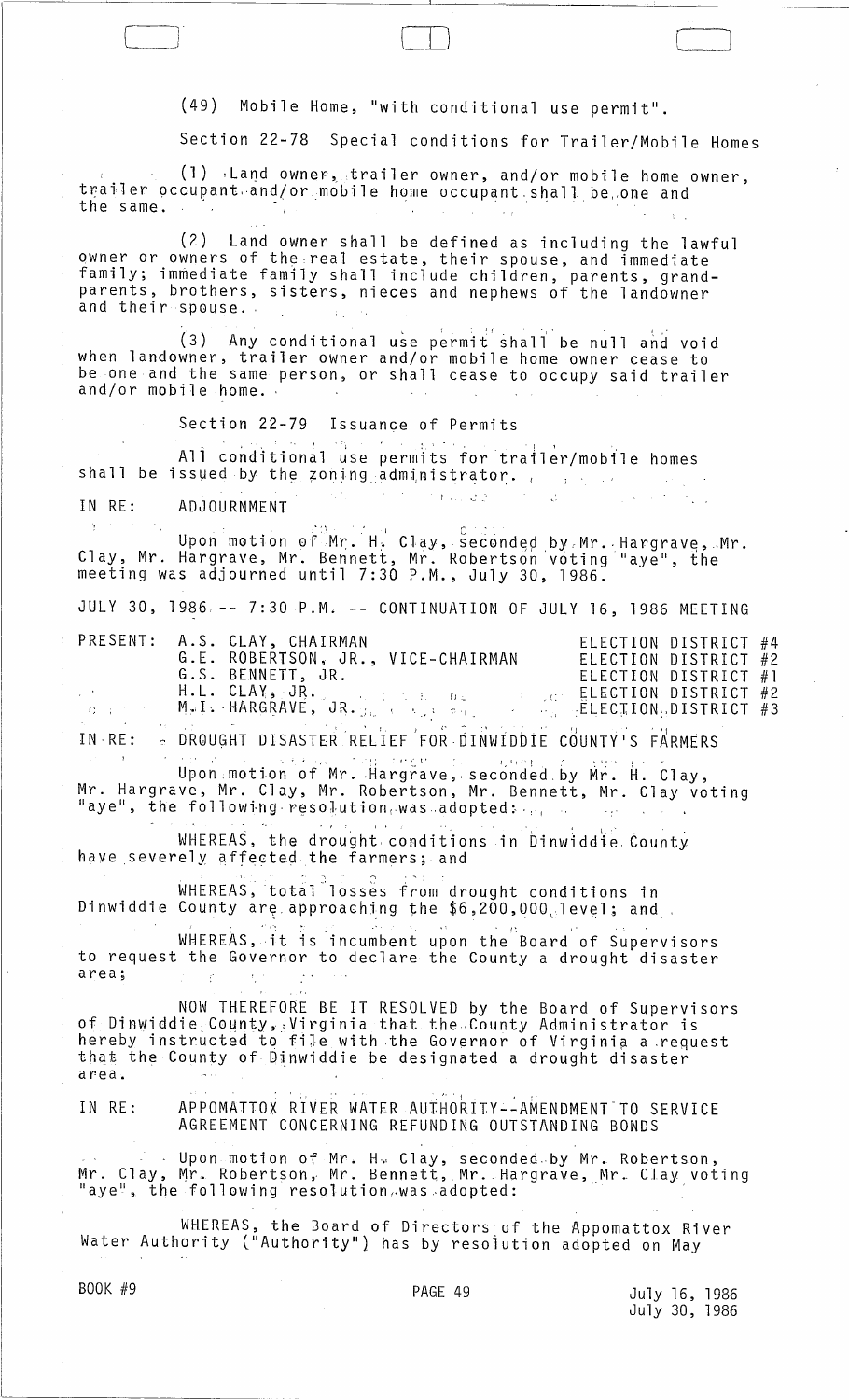21, 1986 authorized the issuance of up to \$18,000,000 of the Authority's Water Revenue Refunding Bonds ("Refunding Bonds") for the purpose of refinancing the Authority·s outstanding bonded indebtedness; and

WHEREAS, as a condition to issuing the Refunding Bonds, it is necessary to further amend the Service Agreement between the County of Dinwiddie ("County") and the Authority, dated September 9, 1964, as amended by a First Amendment thereto, dated December 16, 1982, and by a Modification Agreement, dated as of September<br>1, 1983 (collectively, the "Service Agreement"); and

WHEREAS, the Authority, the County and the other four member jurisdictions of the Authority ("Participating Jurisdictions") desire to amend the Service Agreement by the execution of a Second Amendment thereto entitled "Second Amendment to 1964 Service Agreements between Appomattox River Water Authority and Participating Jurisdictions" ("Amendment");

NOW, THEREFORE BE IT RESOLVED by the Board of Supervisors of Dinwiddie County, Virginia: nny carrisancerons (Amenamene ),<br>NOW, THEREFORE BE IT RESOLVED by the Board of Superviso<br>ie County, Virginia:<br>1. The Chairman of the County Board of Supervisors is

hereby authorized to execute the Amendment on behalf of the County and, if, required, the County Administrator or Assistant County Administrator, is authorized to affix the seal of the County to the Amendment and to attest such seal, such authorizations being conditioned upon approval by appropriate resolution of the governing body of each Participating Jurisdiction, and upon execution of the Amendment by the duly authorized representatives of the Authority and each Participating Jurisdiction.

2. The Amendment shall be in substantially the form submitted to this meeting with such minor changes, insertions or omissions which do not materially adversely affect the interests of the County as may be approved by the Chairman of the County Board of Supervisors, whose approval shall be evidenced conclusively by the-execution and delivery of the Amendment.

3. This Resolution shall take effect immediately upon its adoption.-

IN RE: DINWIDDIE COUNTY WATER AUTHORITY--EXTENSION OF TERM

Upon motion of Mr. Hargrave, seconded by, Mr. Robertson, Mr. Hargrave, Mr., Robertson, Mr. Clay, Mr. Bennett, Mr. Clay voting "aye", the following resolution was adopted:

WHEREAS, the Board of Supervisors adopted a resolution on June 7, 1967, signifying its intention to create the Dinwiddie County Water Authority (the Authority) and the State Corporation Commission of Virginia issued a certificate of incorporation on March 21, 1969, creating the Authority; and

WHEREAS,.the Authority has under consideration the financing of additional water and sewer-facilities through a loan from the Farmers Home Administration; and

WHEREAS, the 40 year term of such loan will extend beyond the present life of the Authority;

NOW THEREFORE BE IT RESOLVED by the Board of Supervisors of Dinwiddie County, Virginia:

1. In accordance with Section 15.l-1250(a) of the Code of Virginia of 1950, as amended, the term of the Authority is hereby extended for a period of 50 years from the date of the adoption of this resolution.

and a series

 $\hat{\mathbf{v}}_{\text{obs}}$ 

ي ساد الله

الدارات المدمسة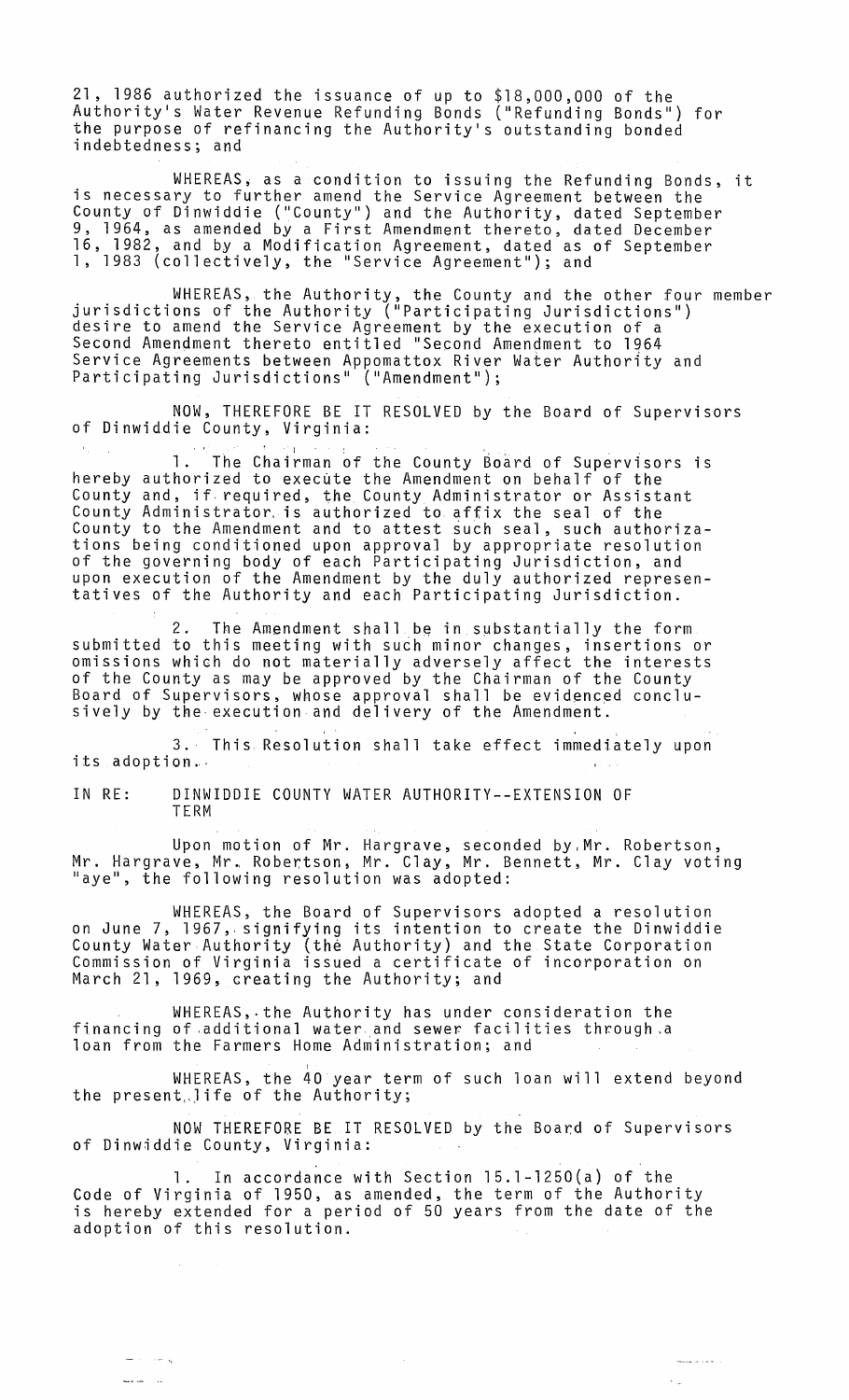2. This resolution shall take effect immediately.

3. The Clerk of the Board of Supervisors is hereby directed to send a certified copy of this resolution to the State Corporation Commission of Virginia.

## IN RE: EXECUTIVE SESSION

r-i ----'

Upon motion of Mr. Robertson, seconded by Mr. H. Clay, Mr. Robertson, Mr. Clay, Mr. Bennett, Mr. Hargrave, Mr. Clay voting "aye", pursuant to Sec. 2.1-344 (6) of the Virginia Freedom of Information Act, the Board moved into Executive Session at 7:40 P.M. to discuss legal matters. The meeting reconvened into Open<br>Session at 8:46 P.M.

## IN RE: ADJOURNMENT,

Upon motion of Mr. Robertson, seconded by Mr. H. Clay, Mr. Robertson, Mr. Clay, Mr. Bennett, Mr. Hargrave, Mr. Clay voting "aye", the meeting was adjourned at 8:47  $\cancel{\cancel{P}}\cancel{\cancel{P}}\cancel{\land\land}$ .

CHATRMAN CLAY,  $A.S.$ ATTEST: